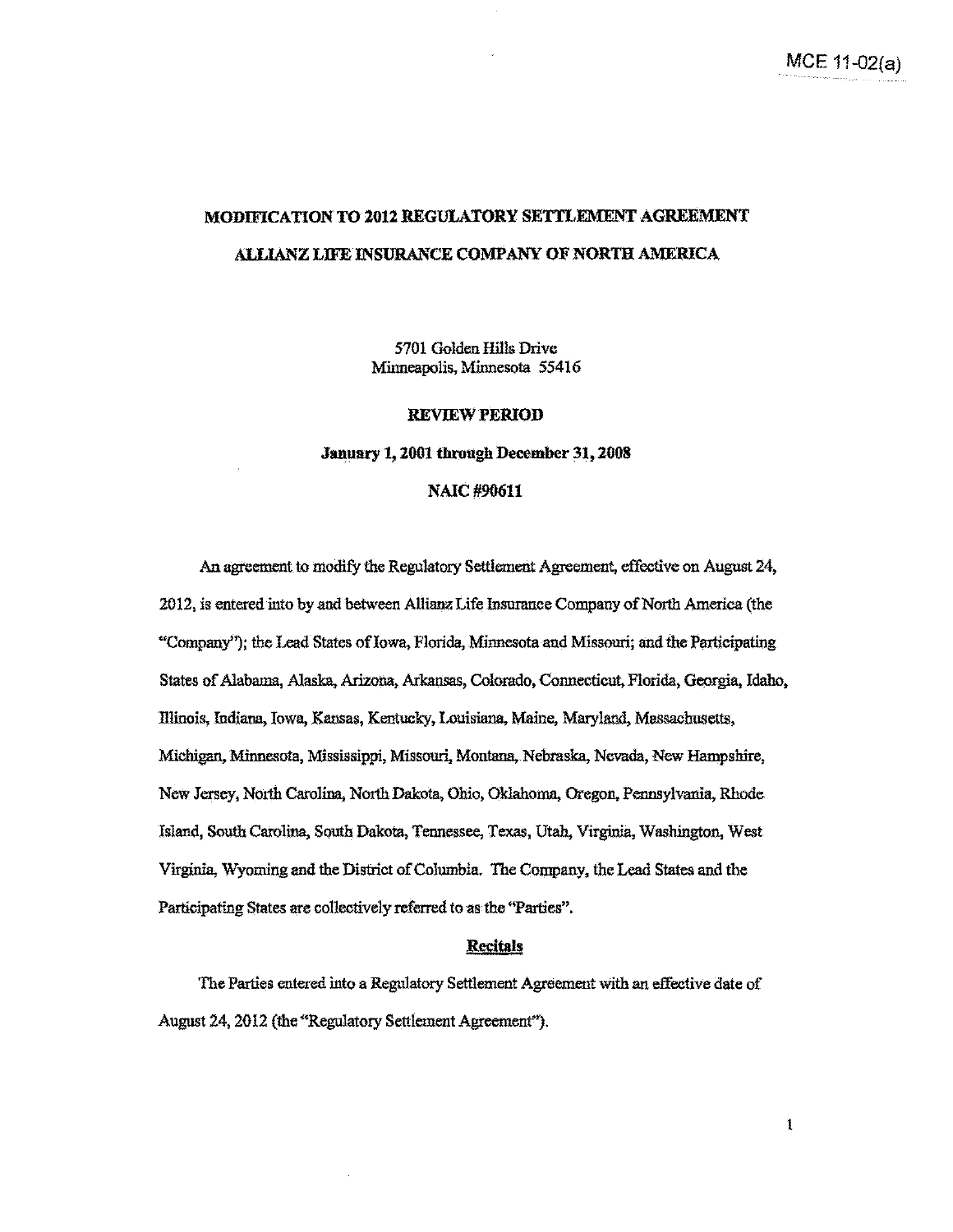Subsection 5a of Section X on page 31 of the Regulatory Settlement Agreement provides

that the Parties may amend the Regulatory Settlement Agreement by written agreement of the

Parties.

Section V of the Regulatory Settlement Agreement sets forth the tenns of a

Remediation Plan (the "Remediation Plan'') for the review and, if appropriate, remediation of

certain Annuities which were issued during the Review Period and, with respect to which, a

Complaint had been previously filed and reviewed.

Under the Remediation Plan, subsection 2.e of Section V, provides the process for such

review, including the materials to be considered in the Review File:

ii. The Review File for each Remediation Annuity shall include: (I) all documents and other materials concerning a Remediation Annuity maintained in the ordinary course of business by Allianz or received from its agents; (2) any materials timely and properly submitted by a Remediation Annuity owner; and (3) any materials gathered by Allianz or Participating States in response to or relating to the Remediation Annuity owner's submissions.

iii. Based solely on the Review File, the Reviewer shall find the complaint either "Justified" or "Not Justified" in accordance with the Evaluation Factors, Evaluation Guidelines, the materials described above for the Review File and other applicable provisions of the Remediation Plan.

Subsection 3 .a. of Section V contains the Evaluation Guidelines for Evaluating

### Complaints.

a. A complaint shall be deemed "Justified" where the information, considered as a whole, as weighed against the Evaluation Factors, supports the complaint by a preponderance of the evidence, (which shall mean for purposes of the Review Process a complaint in which the persuasive and convincing force of all of the information, considered in light of the Evaluation Factors, supports the complaint) including a preponderance of the evidence of one or both of the following: (a) the Contract was unsuitable for the original owner under the circumstances under applicable insurance laws and regulations or Allianz's business practices as of the date of issuance of the Remediation Annuity contract in the jurisdiction where the Contract was sold; or (b) there was a misrepresentation or omission by the agent and/or Allianz in connection with the solicitation, sale or issuance of the Remediation Annuity.

b. A complaint shall be deemed "Not Justified" where the information considered as a whole, fails to support either the misrepresentation or omission or the unsuitability assertions in a complaint by a preponderance of the evidence.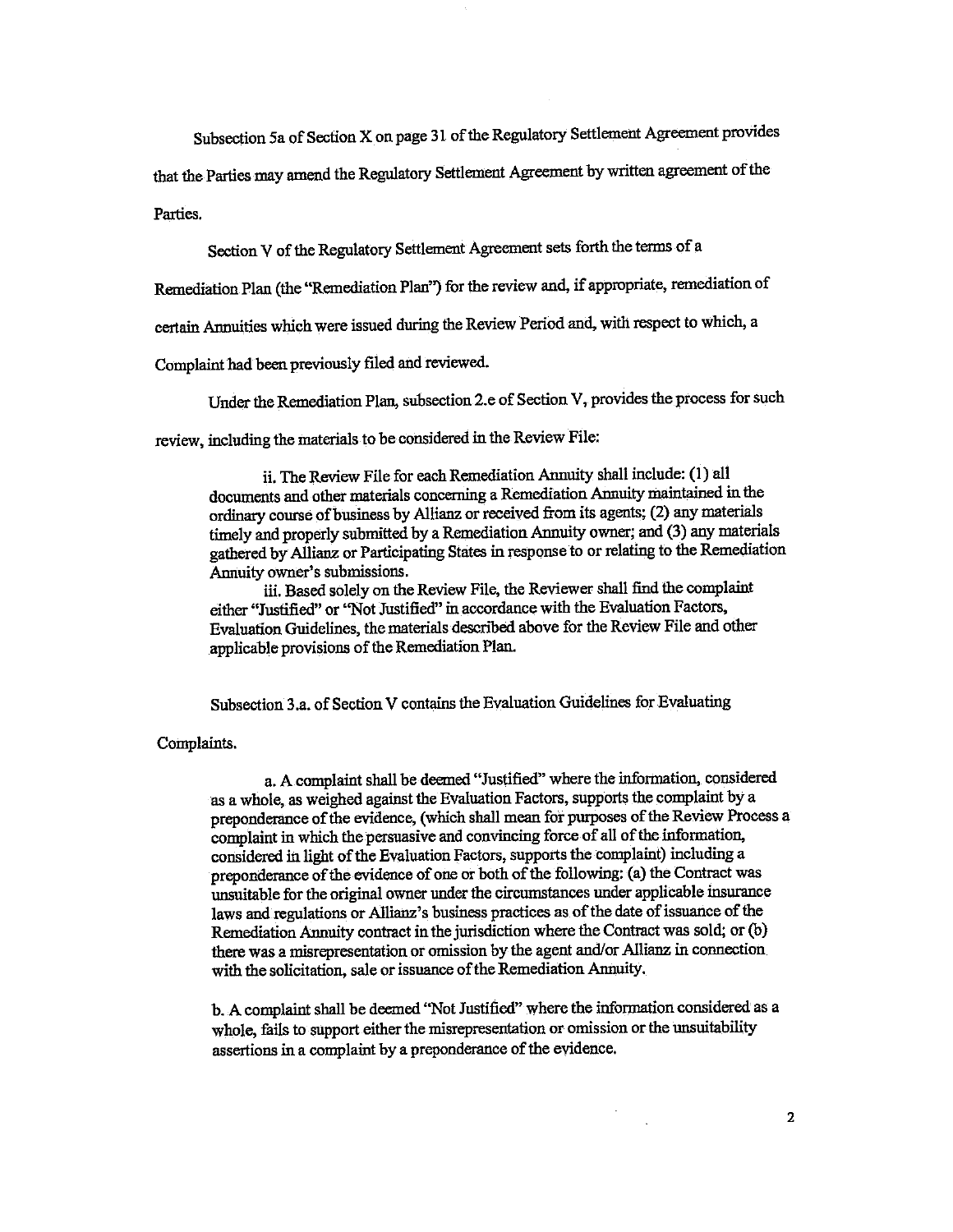As part of the RSA, owners of Remediation Annuities requested review of 888 complaints

("Review Population") pursuant to the RSA. Company Reviewers detennined that 199 of them

were "Justified" and offered some relief pursuant to the RSA. A sample of 109 ("Review

Sample") complaints was reviewed by an audit firm ("AGr'). AGI agreed with Company

Reviewers on 61 of the detenninations and disagreed on 48 of the detenninations.

The Parties desire to modify certain terms of the Regulatory Settlement Agreement.

The terms of this modification agreement ("Modification Agreement'') are as follows:

#### **Agreement**

The fourth paragraph of subsection 6 of Section V on page 26 of the Regulatory

Settlement Agreement is hereby amended. As amended, the paragraph states:

In the event the disagreement between the Auditor and the Reviewer cannot be resolved, Allianz and the Lead States will select an independent third party to review all 48 of the Review Files selected as part of the Review Sample upon which the Reviewer(s) and the Auditor have disagreed ("Disputed Review Files''). The independent third party shall consider the Evaluation Guidelines and Evaluation Factors set forth in the Regulatory Settlement Agreement, documents and materials contained in each Review File as provided by Allianz to the Auditor, the document containing the conclusions reached by the Reviewer(s) and the fmal AGI Review Template document for each of the Disputed Review Files provided by the Auditor to Allianz.

The independent third party shall be directed to review whether the detennination of the Reviewer(s) with respect to each Disputed Review File is not supported by the documented facts and the review process, Evaluation Guidelines and Evaluation Factors set forth in this Article V, and shall prepare a brief written summary of its conclusions.

If the independent third party concludes that the Reviewer(s) determination was in error on more than 23% of the Disputed Review Files selected as part of the Review Sample (10% of the Review Sample of 109, i.e. 12 or more ofthe48 Disputed Review Files), then Allianz shall re-review all Review Files from the Review Population previously deemed ''Not Justified" in a manner consistent with the conclusions of the independent third party. Such re-review shall not be subject to any further audit and/or review. The number of Allianz Reviewers' determinations deemed by the independent third party to be in error will be added to the 21 Review Sample complaints that the Allianz Reviewers had deemed "Justified." The sum of these numbers, divided by the number in the Review Sample (109), will establish a Relief Ratio. If upon re-review the total number of Review Files offered some relief under the RSA, divided by the Review Population (888) is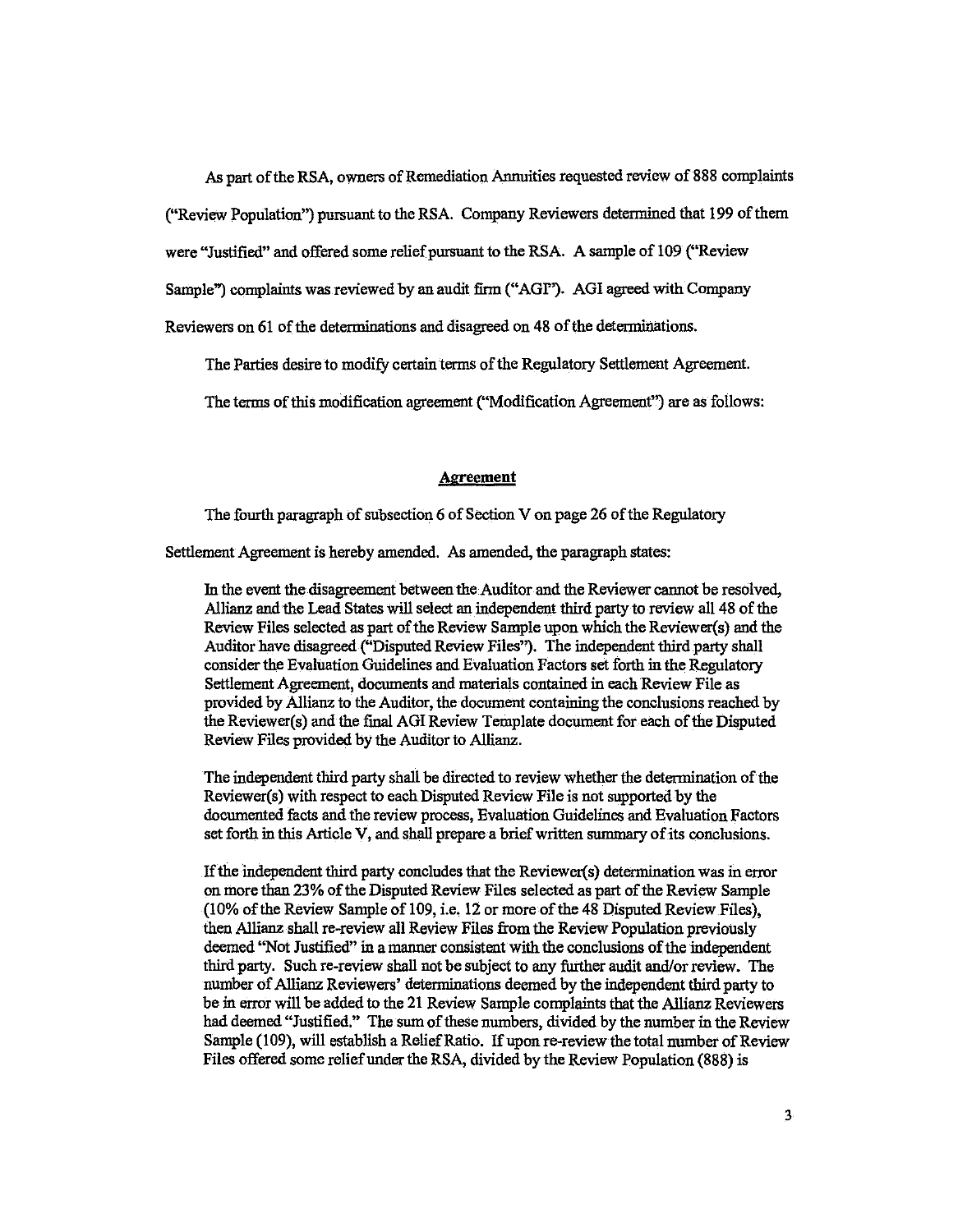greater than or equal to the Relief Ratio for the Review Sample, Allianz will be deemed to have fully and finally completed and complied with all of its obligations under the RSA.

If the independent third party concludes that the Reviewer(s)' determination was in error on 23% or less of the Disputed Review Files selected as part of the Review Sample (10% or less of the Review Sample of 109, i.e. 11 or less of the 48 Disputed Review Files), Allianz will not be required to take any further action and will be deemed to have fully and finally completed and complied with all of its obligations under the RSA.

The Lead States are authorized to approve any necessary procedures agreed to between Allianz and the Lead States to implement these provisions.

All terms and phrases in this Modification Agreement have the meanings given to them

in the Regulatory Settlement Agreement.

Except as expressly provided in this Modification Agreement, all the terms and provisions

of the Regulatory Settlement Agreement remain in full force and effect, and are fully binding on

the Parties.

The Regulatory Settlement Agreement and this Modification Agreement contain the

entire understanding between the Parties regarding the subject matter hereof.

This Modification Agreement may be executed in counterparts. A true and correct copy

of this modification sball be enforceable the same as an original.

## IN WITNESS WHEREOF THE PARTIES HAVE EXECUTED THIS MODIFICATION AGREEMENT AS OF THE DATE SET FORTH AFTER EACH OF THEIR NAMES.

(Signature pages immediately follow.)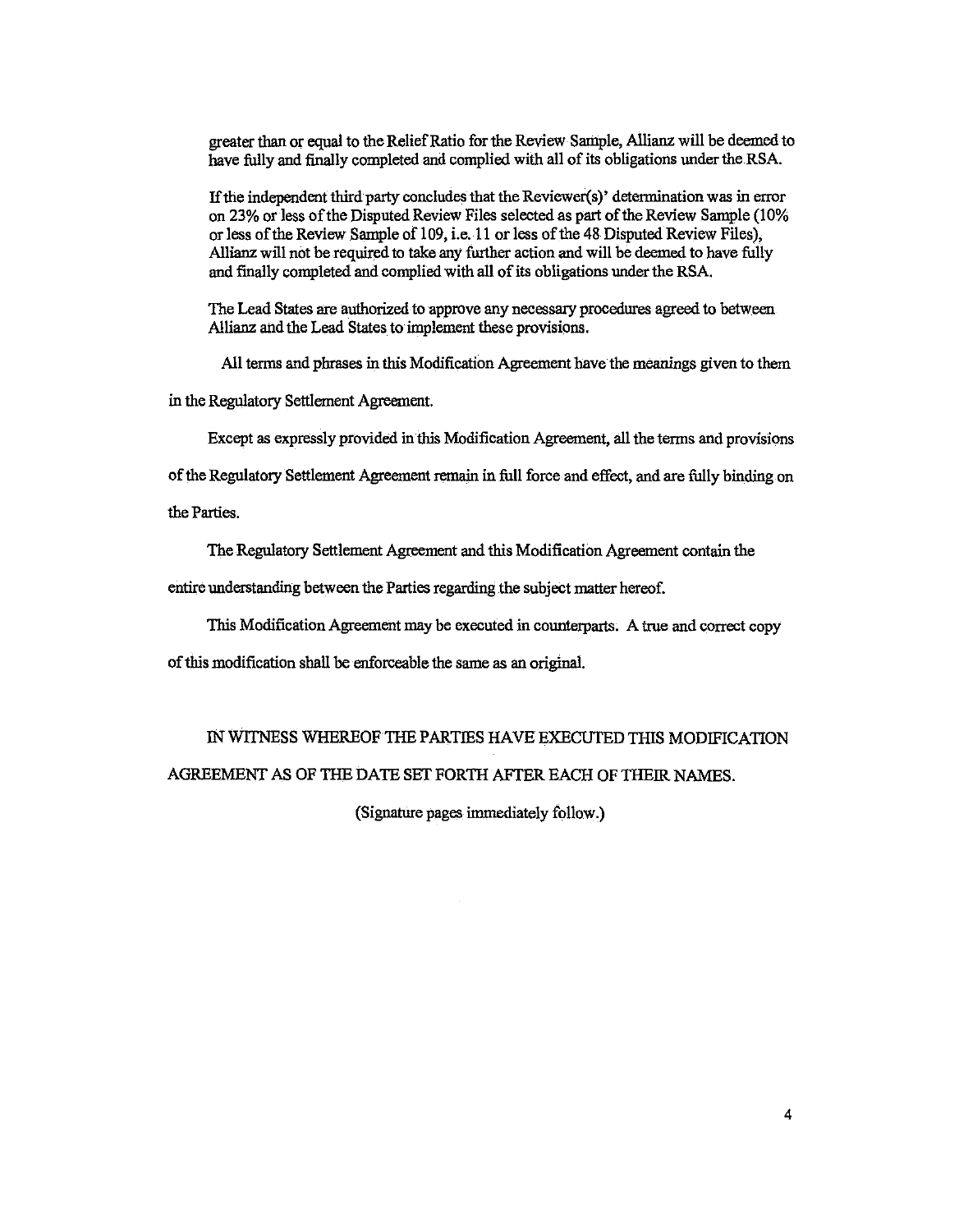ALLIANZ LIFE INSURANCE COMPANY OF NORTH AMERICA

I, Gretchen Cepck, hereby affinn that I am the General Counsel and Secretary of Allianz Life Insurance Company of North America and have authority to execute this Modification Agreement on behalf of Allianz Life Insurance Company of North America.

Gret -18 Date

STATE OF FLORIDA – FLORIDA OFFICE STATE OF IOWA - IOWA INSURANCE OF INSURANCE REGULATION DIVISION OF INSURANCE REGULATION BY Commissioner

STATE OF MISSOURl-MISSOURI DEPARTMENT OF INSURANCE FINANCIAL INSTITUTIONS AND PROFESSIONAL REGISTRATION

BY: .. Commissioner

18  $1|31|$ Date  $\sqrt{ }$ 

STATE OF MINNESOTA - MINNESOTA DEPARTMENT OF COMMERCE

**BY: \_\_\_\_ \_\_\_\_ \_ Director** 

**BY:\_\_\_\_\_\_\_\_\_\_\_\_\_\_\_\_\_\_\_\_\_\_\_\_\_** 

Commissioner

--------- --- **Date** 

Date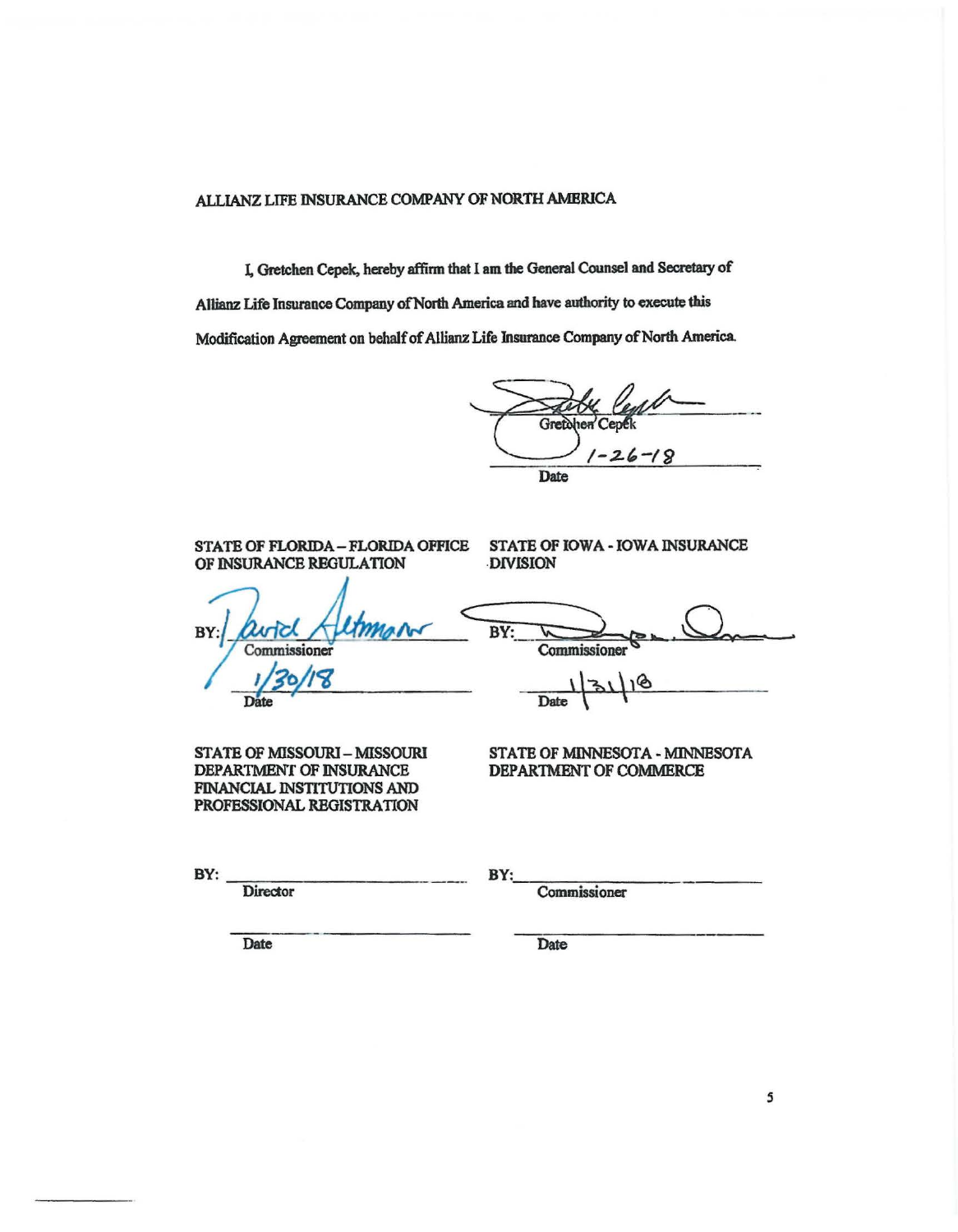### ALLIANZ LIFE INSURANCE COMPANY OF NORTH AMERICA

I. Gretchen Cepek, hereby affinn that I am the General Counsel and Secretary of Allianz Life lnsurance Company of North America and have authority to execute this

Modification Agreement on behalf of Allianz Life Insurance Company of North America.<br>
Gretchen Cepek<br>  $1 - 26 - 18$  $-26-18$ **Date** 

# OF INSURANCE REGULATION

# STATE OF FLORIDA – FLORIDA OFFICE STATE OF IOWA • IOWA INSURANCE<br>OF INSURANCE REGULATION DIVISION

 $BY:$ **Commissioner** Date STATE OF MISSOURI - MISSOURI DEPARTMENT OF INSURANCE FINANCIAL INSTITUTIONS AND PROFESSIONAL REGISTRATION  $BY:$ **Commissioner Date** STATE OF MINNESOTA - MINNESOTA DEPARTMENT OF COMMERCE **BY:. \_\_\_\_\_\_\_\_\_\_\_ \_**  Commissioner **Date**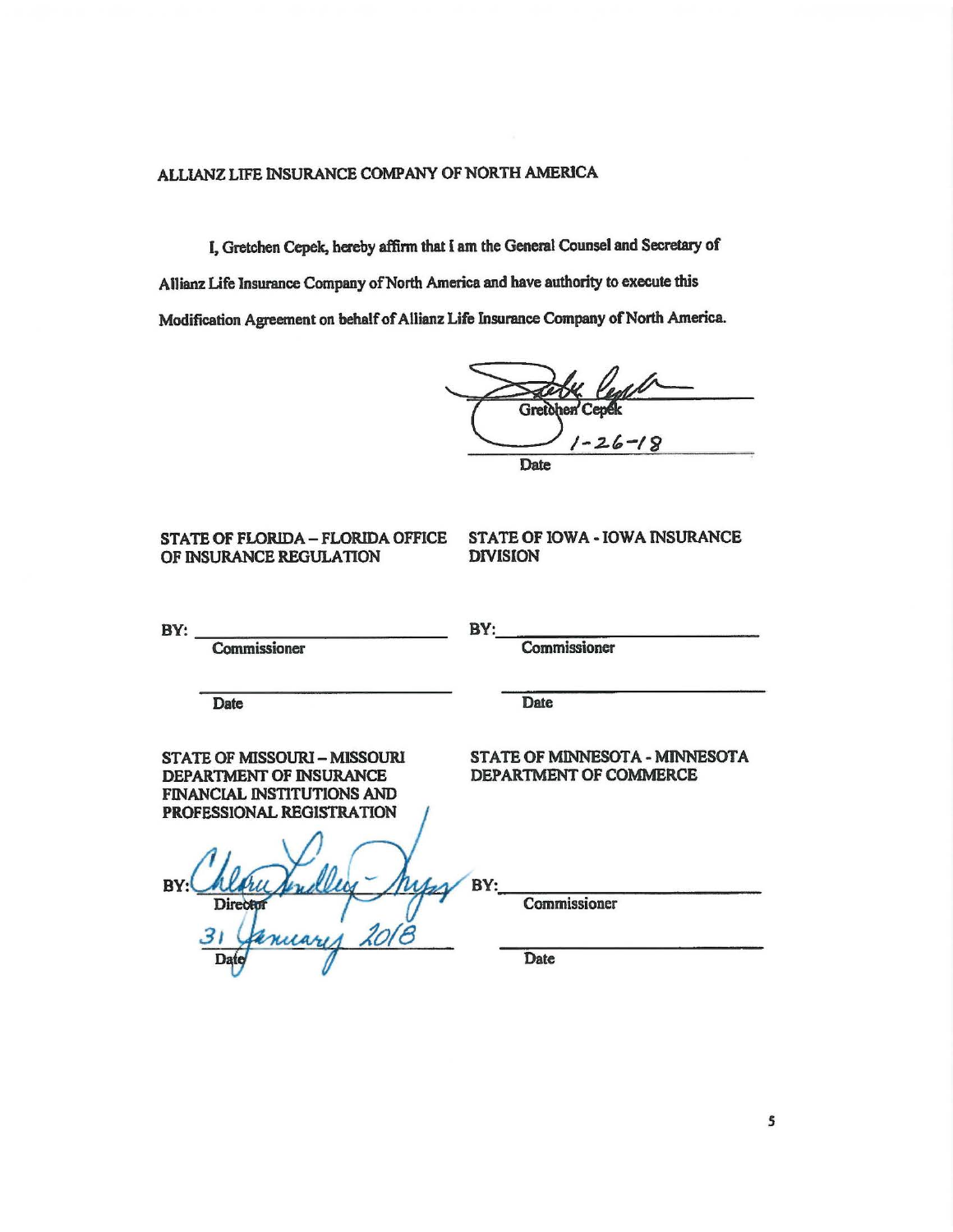ALLIANZ LIFE INSURANCE COMPANY OF NORTH AMERICA

I, Gretchen Cepek, hereby affirm that I am the General Counsel and Secretary of Allianz Life Insurance Company of North America and have authority to execute this Modification Agreement on behalf of AHianz Life Insurance Company of North America.

Gretc hen' -18 Date

### STATE OF FLORIDA – FLORIDA OFFICE STATE OF IOWA - IOWA INSURANCE<br>OF INSURANCE REGULATION DIVISION OF INSURANCE REGULATION

 $\mathcal{L}^{\text{max}}$ 

 $BY:$   $BY:$   $BY:$   $BY:$   $BY:$ Commissioner Commissioner Date Date Date STATE OF MISSOURI – MISSOURI STATE OF MINNESOTA - MINNESOTA<br>DEPARTMENT OF INSURANCE DEPARTMENT OF COMMERCE DEPARTMENT OF COMMERCE FINANCIAL INSTifUTIONS AND PROFESSIONAL REGISTRATION  $BY:$ **Director** BY: *KUMPO* GV  $\frac{2-1}{\text{Date}}$ Date Date Date

*5*